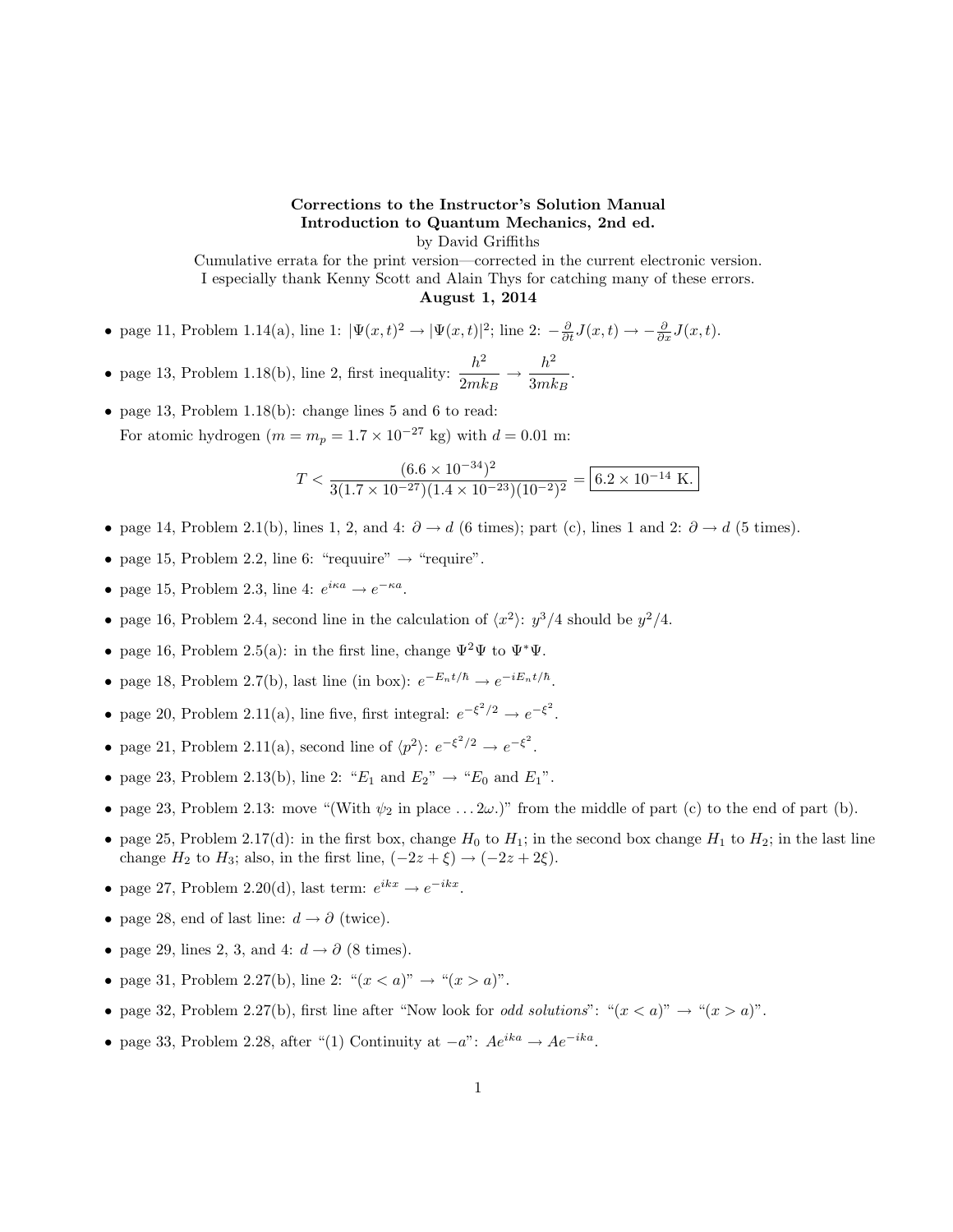- page 33, second line after "Solve these for  $F \dots$ ":  $[4 \gamma^2 + \gamma] \rightarrow [4 \gamma^2 + \gamma^2]$ .
- page 40, Problem 2.36: at the end of the paragraph starting "If  $B = 0$ ", change " $|A|^2/2 \Rightarrow A = \sqrt{2}$  $2"$  to page 40, Problem 2.36: at the end of the paragraph starting "If  $B = 0$ ", change " $|A|^2/2 \Rightarrow A = \sqrt{2}$ "<br>" $|A|^2 a \Rightarrow A = 1/\sqrt{a}$ "; at the end of the paragraph starting "If  $A = 0$ ", change " $|a|^2/2 \Rightarrow B = \sqrt{2}$  $1/\sqrt{a}$ "; at the end of the paragraph starting "If  $A = 0$ ", change "|a|<sup>2</sup>/2  $\Rightarrow$   $B = \sqrt{2}$ " to " $|B|^2 a \Rightarrow B = 1/\sqrt{a}$ ".
- page 41, Problem 2.37: add the following, at the end:

Using Eq. 2.39,  $\langle H \rangle = p_1 E_1 + p_3 E_3 = \left(\frac{9}{10}\right) \frac{\pi^2 \hbar^2}{2ma^2}$  $rac{\pi^2\hbar^2}{2ma^2} + \left(\frac{1}{10}\right)\frac{9\pi^2\hbar^2}{2ma^2}$  $\frac{9\pi^2\hbar^2}{2ma^2} = \left|\frac{9\pi^2\hbar^2}{10ma^2}\right|$  $\frac{6n}{10ma^2}$ 

- page 42, Problem 2.38(a), end of line 2: remove period.
- page 43, Problem 2.40(b), end of line 2:  $z \to a$ ; line 11: "interms"  $\to$  "in terms".
- page 46, Problem 2.43(d), beginning of last line of  $\langle p^2 \rangle$ :  $\hbar \to \hbar^2$ .
- page 55, line 1:  $S_{21}A + S_{22}B \rightarrow S_{21}A + S_{22}G$ .
- page 56, Problem 2.53(d): in the first line, switch the indices  $1 \leftrightarrow 2$  (three times); in all the rest, switch the sign of a.
- page 63, Problem 3.2(d), line 4: "differenting"  $\rightarrow$  "differentiating"; Problem 3.3, line 6: "particlar"  $\rightarrow$  "particular".
- page 65, Problem 3.8(b), remove the final sentence ("But notice ... one another.").
- page 65, Problem 3.10: remove the last sentence.
- page 65, Problem 3.11, first line:  $e^{-i\omega/2} \rightarrow e^{-i\omega t/2}$ .

• page 68, Problem 3.17(d), first chain of equations: 
$$
\frac{dV}{dx} \to \frac{\partial V}{\partial x}.
$$

- page 68, Problem 3.18, end of line 1:  $E_n \to E_2$ .
- page 68, Problem 3.18, line after "Similarly, ...": remove  $-E_2^2$  at the very end.
- page 69, Problem 3.18, mid-page, second line after "Meanwhile, ...": in the second expression  $a^2 \to a$ , and in the last expression  $\pi \to \pi^2$  (in the denominators).
- page 70, line 4: "Prob.  $2.22(a)$ "  $\rightarrow$  "Prob.  $2.22(b)$ ".
- page 70, Problem 3.19, line 7 (the one starting with  $|\Phi(p,t)|^2$ ): in the term after the second equals sign,  $e^{\frac{1}{2a}\cdots} \rightarrow e^{-\frac{1}{2a}\cdots}$ .
- page 70, Problem 3.19, first line of  $\sigma_H^2$ :  $\hbar^2 \rightarrow \hbar^4$ .
- page 75, Problem 3.29, 4 lines from the end: "zero"  $\rightarrow$  "finite  $(2\pi\hbar/\lambda)$ ".
- page 76, Problem 3.31, lines 2 and 3:  $\frac{dV}{dx} \to \frac{\partial V}{\partial x}$  (four times).
- page 79, Problem 3.35(e), line 2: "form"  $\rightarrow$  "from".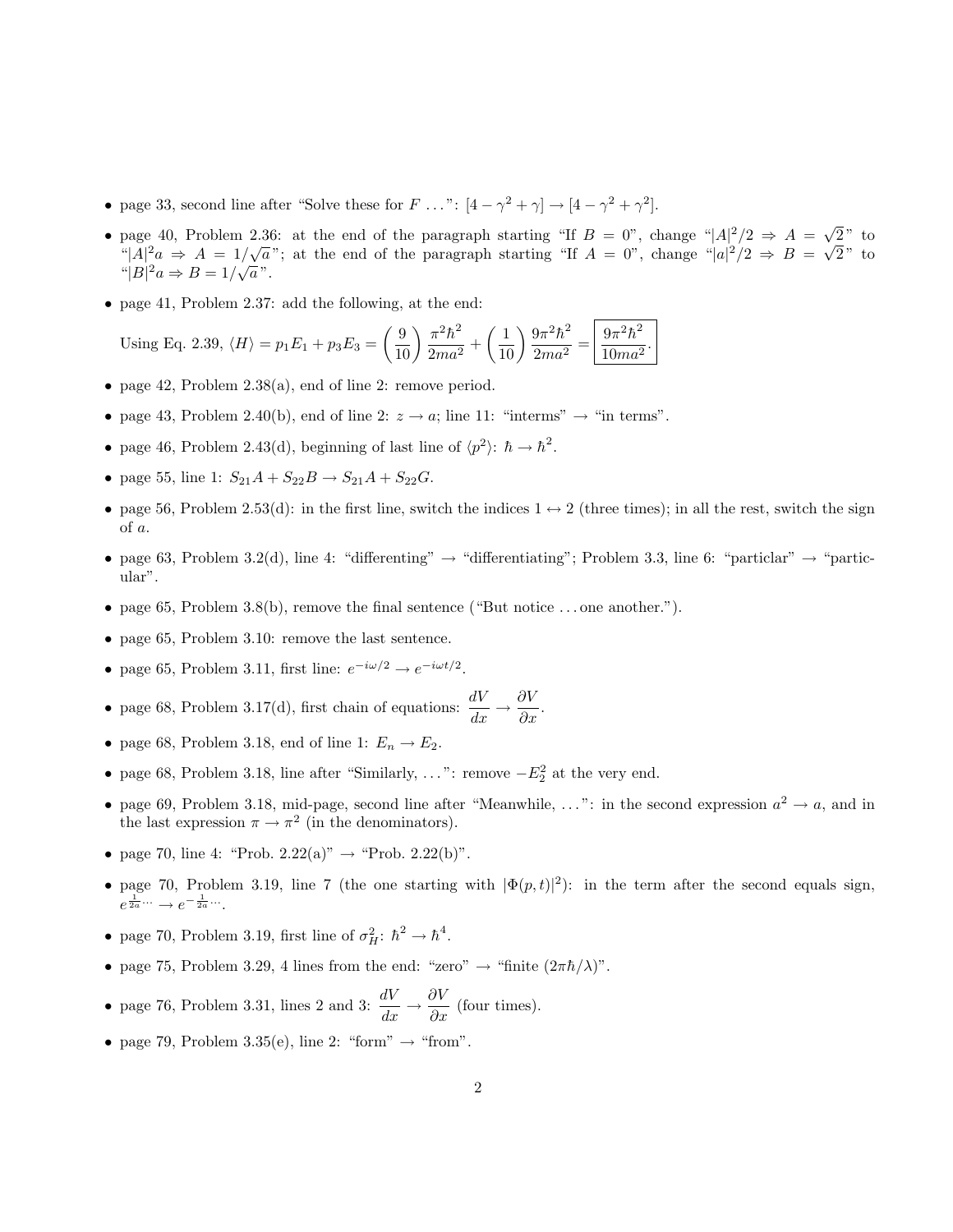- page 83, Problem 3.38(c), first line of B:  $e^{-2i\omega t} \rightarrow e^{-i\omega t}$ .
- page 83, Problem 3.38(c), last line:  $(1, 2) \rightarrow (2, 3)$ .
- page 87, Problem 4.1(a), penultimate line:  $\frac{\partial f}{\partial y} \to \frac{\partial f}{\partial x}$ ; space after "since".
- page 88, Problem 4.2(a), line 3, second term:  $\frac{d^2X}{dy^2} \rightarrow \frac{d^2Y}{dy^2}$  $rac{d^2y^2}{dy^2}$ .
- page 90, Problem 4.4, attach the following comment at the end: [In truth, this is not as decisive as it appears, since  $\int_0^{\pi} [(\ln[\tan(\theta/2)])^2 \sin \theta d\theta = \pi^2/6$ , which is perfectly finite;  $\Theta$  itself blows up at 0 and  $\pi$ , but  $\sin \theta$  tames it.]
- page 91, beginning of line 2:  $P_3 \rightarrow P_3(x)$ .
- page 95, Problem 4.11, line 3: "Eq.  $4.15$ "  $\rightarrow$  "Eq.  $4.74$ ".
- page 98, Problem 4.15(b), second line, first term in big parentheses:  $a^2 \rightarrow a$  in denominator.
- page 100, Problem 4.19(d): insert period after  $p^2$ , and replace the rest with the following:

 $L_z$  also commutes with r, as we can show using a test function  $f(r)$ :

$$
[L_z, r]f = \frac{\hbar}{i} \left[ x \frac{\partial}{\partial y} - y \frac{\partial}{\partial x}, r \right] f = \frac{\hbar}{i} \left( x \frac{\partial (rf)}{\partial y} - y \frac{\partial (rf)}{\partial x} - rx \frac{\partial f}{\partial y} + ry \frac{\partial f}{\partial x} \right) = -i\hbar \left( x \frac{\partial r}{\partial y} - y \frac{\partial r}{\partial x} \right) f.
$$

But

$$
\frac{\partial r}{\partial x} = \frac{\partial}{\partial x} \sqrt{x^2 + y^2 + z^2} = \frac{x}{r}, \text{ so } \left( x \frac{\partial r}{\partial y} - y \frac{\partial r}{\partial x} \right) = 0,
$$

and hence  $[L_z, r] = 0$  (and the same goes for the other two components). So L commutes with  $H = p^2/2m + V(r)$ . QED

- page 102, Problem 4.23, first line:  $i \cot \theta \frac{\partial}{\partial \theta} \rightarrow i \cot \theta \frac{\partial}{\partial \phi}$ .
- page 104, Problem 4.27(b), first line:  $(12i + 12i) \rightarrow (-12i + 12i)$ .
- page 104, Problem 4.27(c), second line, after the second equals sign:  $\frac{\hbar}{4} \rightarrow \frac{\hbar^2}{4}$  $\frac{\imath^2}{4}$ .
- page 107, Problem 4.32(b), line 2, third term:  $\sin \frac{\alpha}{2} e^{i\gamma B_0 t/2} \rightarrow \sin \frac{\alpha}{2} e^{-i\gamma B_0 t/2}$ .
- page 108, Problem 4.34(a), line 2: "(Eq. 4.143)"  $\rightarrow$  "(line above Eq. 4.146)".
- page 109, Problem 4.36 (a): after the second comma in the box, it should read "or 0 (probability  $6/15$ )."
- page 111, Problem 4.39, third line from bottom: in the second term,  $(l + 2) \rightarrow (l + 1)$ .
- page 112, Problem 4.40(a), line 3: " $(-i\delta_{ij})$ " → " $(-i\hbar \delta_{ij})$ ".
- page 112, Problem 4.40(b), last line: change  $\langle T \rangle = \langle V \rangle$  to  $\langle T \rangle + \langle V \rangle$ .
- page 115, Problem 4.43(c), second line: in the last two terms,  $\left(\frac{3a}{2}\right)$ 2  $\int_{a}^{5}$  and  $\left(\frac{3a}{2}\right)$ 2  $\bigg\}^3 \rightarrow \bigg(\frac{3a}{2}\bigg)$ 2  $\Big)^s$ .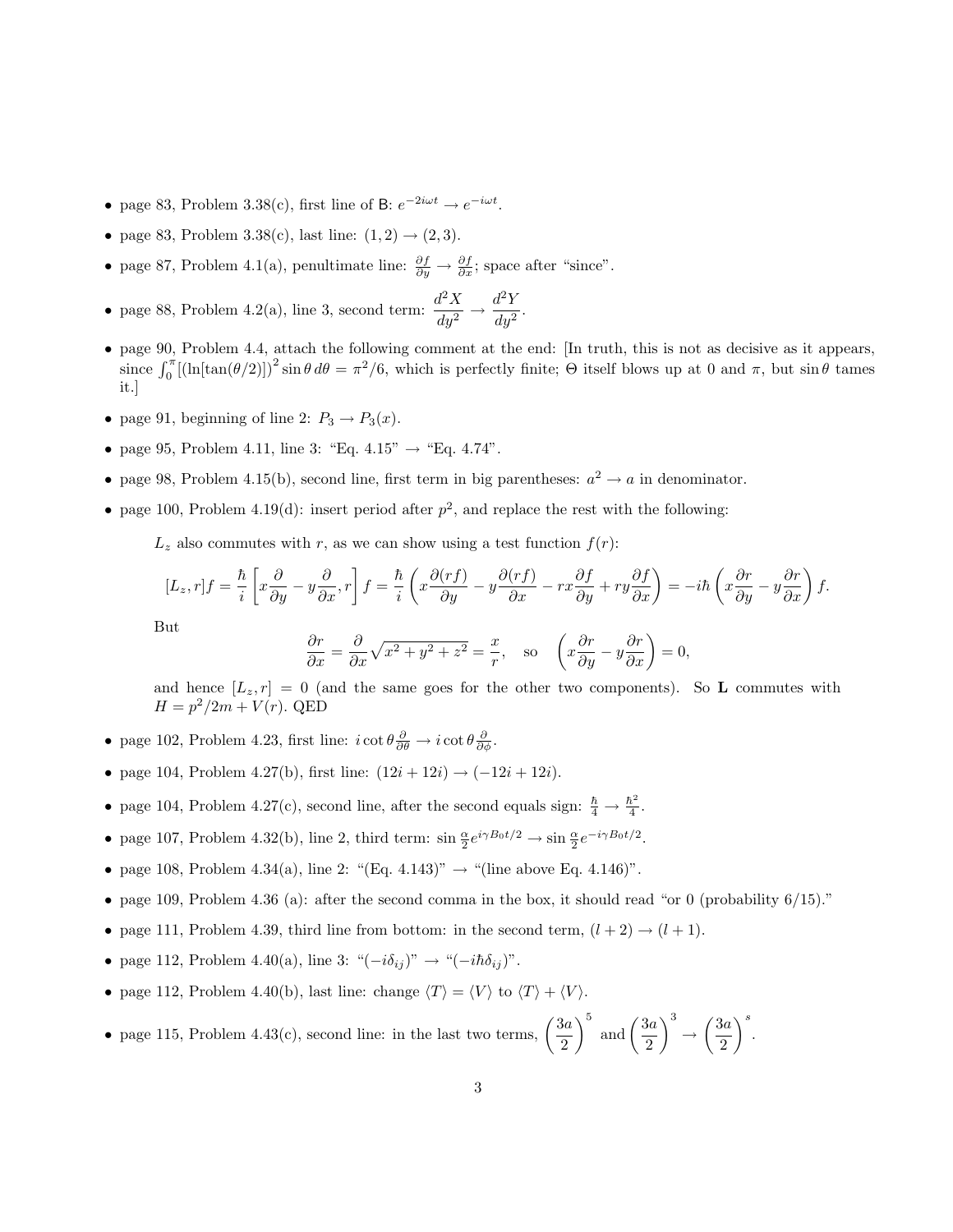- page 116, Problem 4.44(a): remove  $\cos \theta$  in the middle term; Problem 4.44(c): change 4(5) to 3(4) and 11 to 3.
- page 118, Problem 4.48(b):  $4.113 \rightarrow 4.118$ .
- page 119, Problem 4.51(a), line 1: "Eqs. 4.136 and 4.144"  $\rightarrow$  "Eq. 4.136 and line after Eq. 4.146"; line 7: in the second square brackets,  $S_2 \rightarrow s_2$ .
- page 120, Problem 4.51(a), line beginning "where  $a \equiv \ldots$ ": "Multiply by  $(a b)$ " → "Multiply by  $(a m)$ ".
- page 121, Problem 4.51(a), penultimate line: insert "= 1" before the period.
- page 123, Problem 4.54, line 1: begin with "For positive upper index:";  $Y_l^{m\pm 1} \to Y_l^{m+1}$ .
- page 123-124, Problem 4.54, bottom of page 123 to top of page 124, replace "For  $m < 0$ " to just before "Now, Problem 4.22" with the following:

For negative upper index: write  $Y_l^{-m} = B_l^{-m} e^{-im\phi} P_l^{-m}$  and (Problem 4.18)

$$
L_{-}Y_{l}^{-m} = A_{l}^{-m}Y_{l}^{-m-1} = \hbar \sqrt{(l-m)(l+m+1)} Y_{l}^{-m-1}.
$$

Noting (Eq. 4.27) that  $P_l^{-m} = P_l^m$ , we have (Eq. 4.130)

$$
-\hbar e^{-i\phi} \left(\frac{\partial}{\partial \theta} - i \cot \theta \frac{\partial}{\partial \phi}\right) B_l^{-m} e^{-im\phi} P_l^m = \hbar \sqrt{(l-m)(l+m+1)} B_l^{-m-1} e^{-i(m+1)\phi} P_l^{m+1},
$$

or

$$
\left(\frac{d}{d\theta} - m \cot \theta\right) P_l^m B_l^{-m} = -\sqrt{(l-m)(l+m+1)} B_l^{-m-1} P_l^{m+1}.
$$

As before,

$$
\left(\frac{d}{d\theta} - m\cot\theta\right)P_l^m = -P_l^{m+1},
$$

so

$$
B_l^{-m-1} = \frac{1}{\sqrt{(l-m)(l+m+1)}} B_l^{-m}.
$$

Thus (using  $m = 0, m = 1, m = 2, ...$ ):

$$
B_l^{-1} = \frac{1}{\sqrt{l(l+1)}} B_l^0; \quad B_l^{-2} = \frac{1}{\sqrt{(l-1)(l+2)}} B_l^{-1} = \frac{1}{\sqrt{(l+2)(l+1)l(l-1)}} B_l^0, \dots
$$

Evidently

$$
B_l^{-m} = (-1)^m B_l^m,
$$

and in general,

$$
B_l^m = \epsilon \sqrt{\frac{(l - |m|)!}{(l + |m|)!}} C(l),
$$

where

$$
\epsilon \equiv \begin{cases} (-1)^m, & \text{for } m \ge 0, \\ 1, & \text{for } m \le 0, \end{cases}
$$

(as in Eq. 4.32).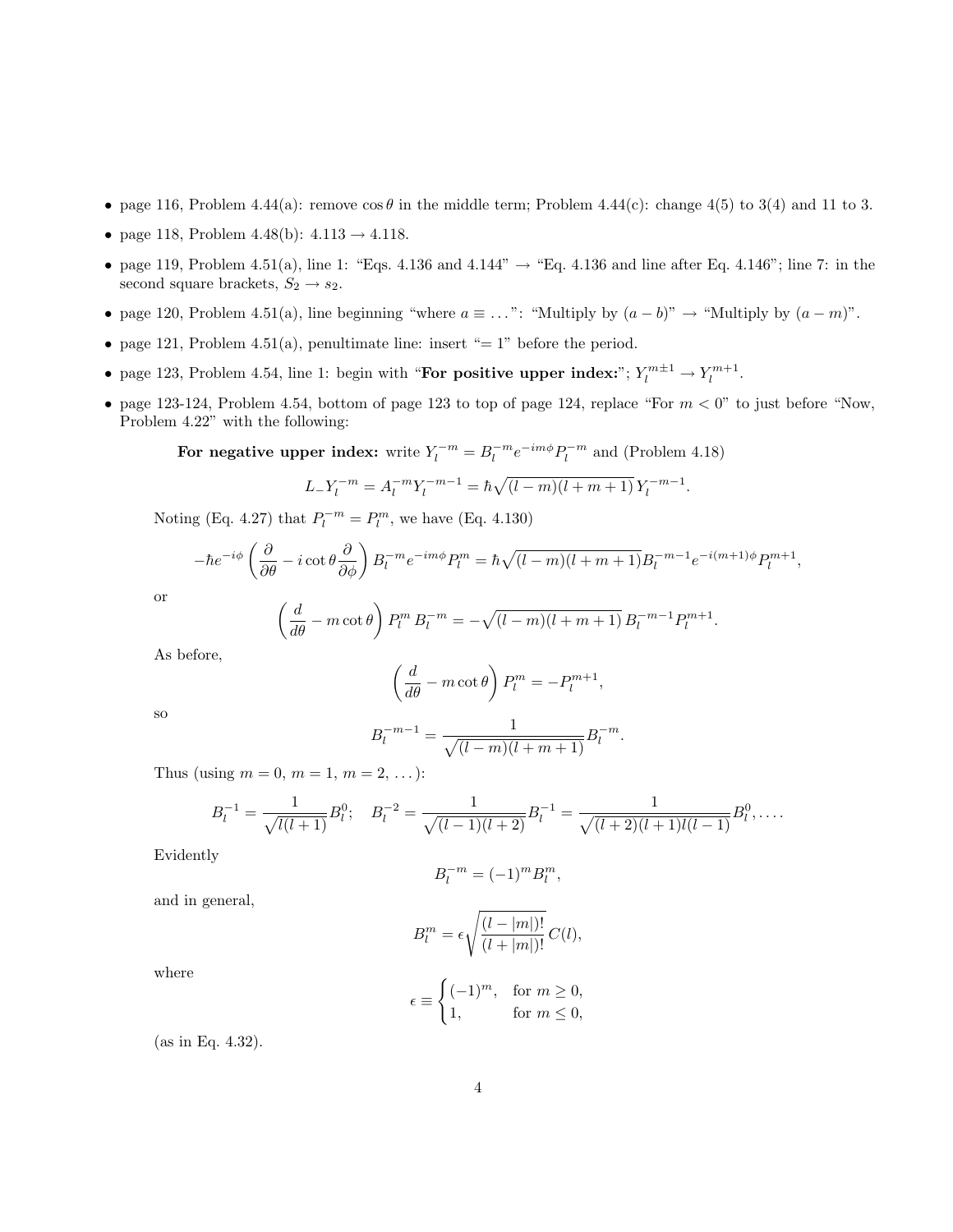Begin a new paragraph with "Now, Problem 4.22".

- page 123, Problem 4.54, last box:  $(-1)^{l+m} \rightarrow (-1)^{l} \epsilon$ ; next line: "overall sign, which of course"  $\rightarrow$  "factor of  $(-1)^l$ , which".
- page 124, Problem 4.55(e), line 3:  $s \rightarrow j$ .
- page 125, Problem 4.55(h): in the integral,  $\sin^2 \theta \to \sin \theta$ .
- page 125, Problem 4.56(e): at the end of the second line the minus sign should be plus.
- page 126, Problem 4.57(b), end of first line:  $a$  should be squared.
- page 128, Problem 4.59(b), line 8:  $\frac{\partial A_x}{\partial y} \to \frac{\partial A_x}{\partial z}$ .
- page 129, Problem 4.60(b), line 4 (the boxed equation):  $\nabla \cdot (\mathbf{A}\psi) \to (\nabla \cdot \mathbf{A})\psi$ .
- page 129, Problem 4.60(b), line 12 (starting with "Now let  $\dots$ "): before the colon, insert "(you can also do it in Cartesian coordinates)".
- page 130, Problem 4.60(b), beginning of penultimate line: open parentheses after " $E =$ ".
- page 133, Problem 5.1(b), end of penultimate line:  $+\frac{1}{m_1+m_2} \rightarrow \frac{1}{m_1+m_2}$ .
- page 134, Problem 5.2(b), beginning of penultimate line: insert equals sign before  $\frac{5}{36}R$ .
- page 138, bottom line:  $-\frac{ar_1}{a} \rightarrow -\frac{ar_1}{4}$ .
- page 139, Problem 5.12(b), second line of last box:  ${}^2F_{3/2} \rightarrow {}^2F_{7/2}$ .
- page 142, Problem 5.20, line beginning "In the Figure": "postive"  $\rightarrow$  "positive".
- page 144, Problem  $5.23(c)$ , first line: end the boxed answer with a comma, and after the box insert "so the three configurations are all equally likely."
- page 146, Problem 5.25,  $N = 4$ , second line of "Total":  $\frac{1}{24} \rightarrow \frac{d}{24}$ .
- page 151, Problem 5.35(c), line 2:  $\hbar$  should be squared, in the last expression.
- page 155, Problem 6.3(b), end of first line:  $\delta(x_2 x_2) \rightarrow \delta(x_1 x_2)$ .
- page 159, Problem 6.7(b), line 4:  $6.26 \rightarrow 6.27$ .
- page 159, Problem 6.7(c), line 1:  $E^1_-\to E^1$ .
- page 161, first line:  $\sin\left(\frac{3\pi}{4}\right) \rightarrow \sin^2\left(\frac{3\pi}{4}\right)$ .

• page 161, Problem 6.9(c), line 4: 
$$
(0 \quad 1 \quad 0)
$$
 $\begin{pmatrix} 0 \\ 0 \\ 1 \end{pmatrix} \rightarrow (0 \quad 1 \quad 0)$  $\begin{pmatrix} -1 & 0 & 0 \\ 0 & 0 & 1 \\ 0 & 1 & 0 \end{pmatrix} \begin{pmatrix} 0 \\ 0 \\ 1 \end{pmatrix}$ .

- page 162, Problem 6.10, first line: "orthonormal"  $\rightarrow$  "orthonormal".
- page 165, Problem 6.14, last line:  $3n^2 \rightarrow 2n^2$ .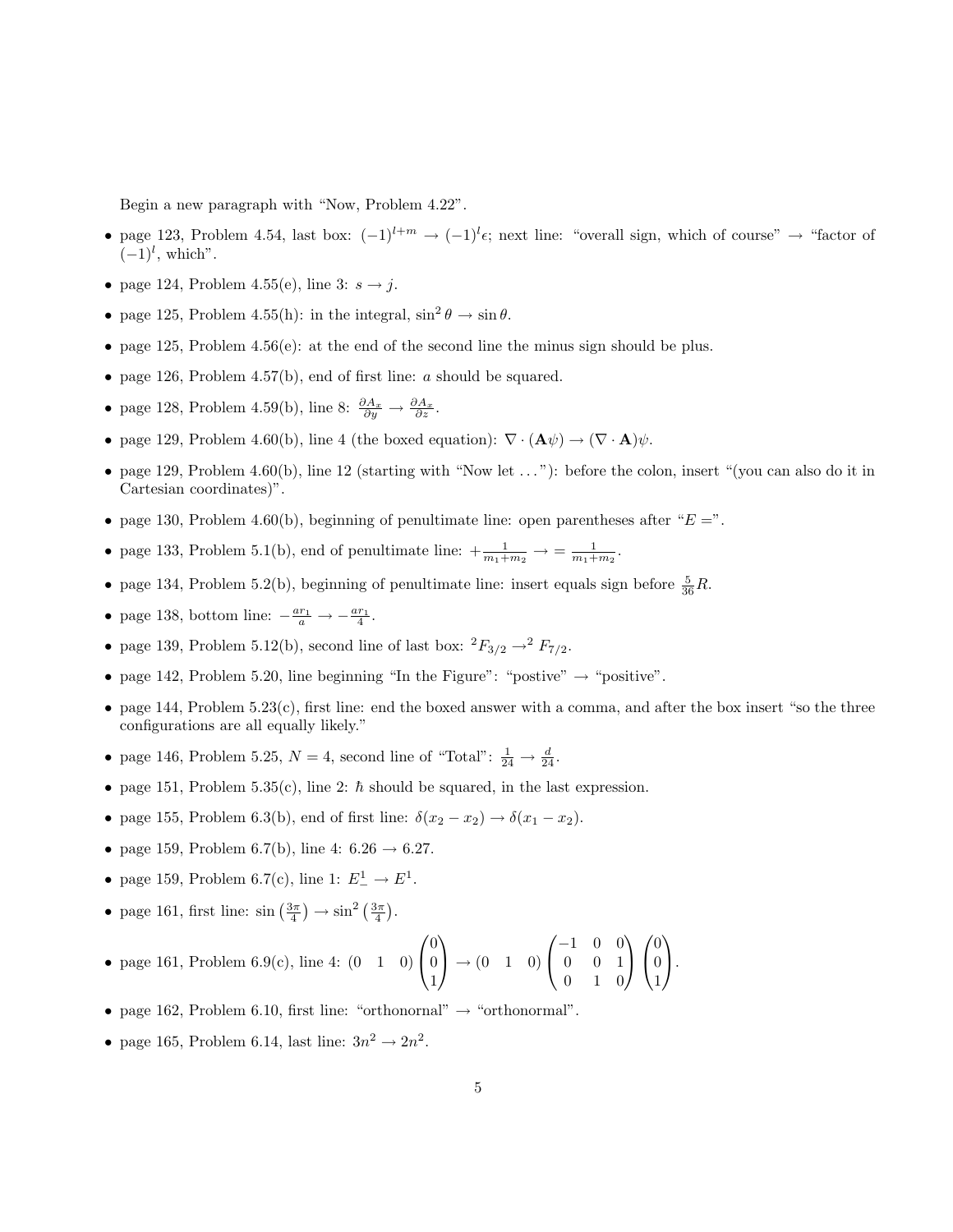- page 168, Problem 6.17, penultimate line:  $-3 + \rightarrow +3 -$ .
- page 168, Problem 6.18, under "For  $n = 3$ ", line  $j = 1/2$ : after the second equals sign,  $-9 \rightarrow -\frac{9}{2}$ .
- page 169, box at bottom, line 2: " $\nu_3 \nu_3$ " → " $\nu_3 \nu_2$ ".
- page 176, 3 lines up from the bottom: remove  $\gamma$  in front of the final parentheses.
- page 178, figure, right end of 4th line up:  $2/5 \rightarrow 2/3$ .
- page 178, bottom line, last term:  $[3(\mathbf{S}_p \cdot \hat{r})(\mathbf{S}_e \cdot \hat{r})] \rightarrow [3(\mathbf{S}_p \cdot \hat{r})(\mathbf{S}_e \cdot \hat{r}) \mathbf{S}_p \cdot \mathbf{S}_e]$ .
- page 180, Problem 6.29, 3 lines from end:  $\left(\frac{10^{-15}}{5 \times 10^{-11}}\right) \rightarrow \left(\frac{10^{-15}}{5 \times 10^{-11}}\right)^2$ .
- page 181, Problem 6.31(c), last line:  $\frac{1}{2\hbar\omega_0} \to \frac{\hbar\omega_0}{2}$ .
- page 182, at end of Problem 6.31, insert the following: [There is an interesting fraud in this well-known problem. If you expand H<sup>t</sup> to order  $1/R^5$ , the extra term has a nonzero expectation value in the ground state of  $H^0$ , so there is a non-zero first-order perturbation, and the dominant contribution goes like  $1/R^5$ , not  $1/R^6$  (as desired). The model gets the power "right" in three dimensions (where the expectation value is zero), but not in one. See A. C. Ipsen and K. Splittorff, ArXiv: 1401.8144.]
- page 188, last line:  $R_{31} \rightarrow R_{32}$ .
- page 190, Problem 6.38, line 6: "(Eq. 6.98)"  $\rightarrow$  "(Eq. 6.93)".
- page 192, line 3 of "Off-diagonal elements":  $\langle |y^2 \rangle \rightarrow \langle |y^2| \rangle$ .
- page 194, Problem 6.40(a), penultimate line of (i): "second-order"  $\rightarrow$  "first order"; 2 lines below: 6.11  $\rightarrow$  6.14.
- page 197, line 3:  $\langle T \rangle = -\frac{\hbar^2}{2m}$  $\frac{\hbar^2}{2m}\frac{2b^3}{\pi}\rightarrow \langle T\rangle = -\frac{\hbar^2}{2m}$  $rac{\hbar^2}{2m} \frac{2b^3}{\pi}$  $rac{b^3}{\pi}$ 4.
- page 197, Problem 7.3, line 2:  $\left(\frac{a}{3}\right)^3 \rightarrow \left(\frac{a}{2}\right)^3$ .
- page 198, Problem 7.4(b), 3 lines from the end: in the expression for  $\langle H \rangle$ ,  $\omega \to \omega^2$ .
- page 200, line 1: in front of both integrals,  $a^3 \rightarrow a^2$ .
- page 200, line 4, inside first integral:  $e^{2R/a} \rightarrow e^{2r/a}$ .
- page 203, last line, first term inside square brackets:  $4n 1 \rightarrow 4n + 1$  (twice).
- page 210, Problem 7.18, line 1: remove spurious extra equals sign.
- page 211, mid-page, line beginning "The term in ...":  $(Z_2^2 + Z_1^2) \rightarrow (Z_2^2 + Z_1^2)E_1$ .
- page 211, last line: second  $(Z_1 1) \rightarrow (Z_2 1)$ .
- page 212, line 2 of  $\langle H \rangle$ :  $4E_1A^2 \rightarrow -4E_1A^2$ .
- page 212, mid-page (three lines following  $\langle V_{ee} \rangle$ ):  $e \to e^2$  (3 times); in the first of these three lines,  $\psi_2(r_1) + \psi_1(r_2)$  $\rightarrow \psi_2(r_1)\psi_1(r_2)$  (i.e. remove the plus sign).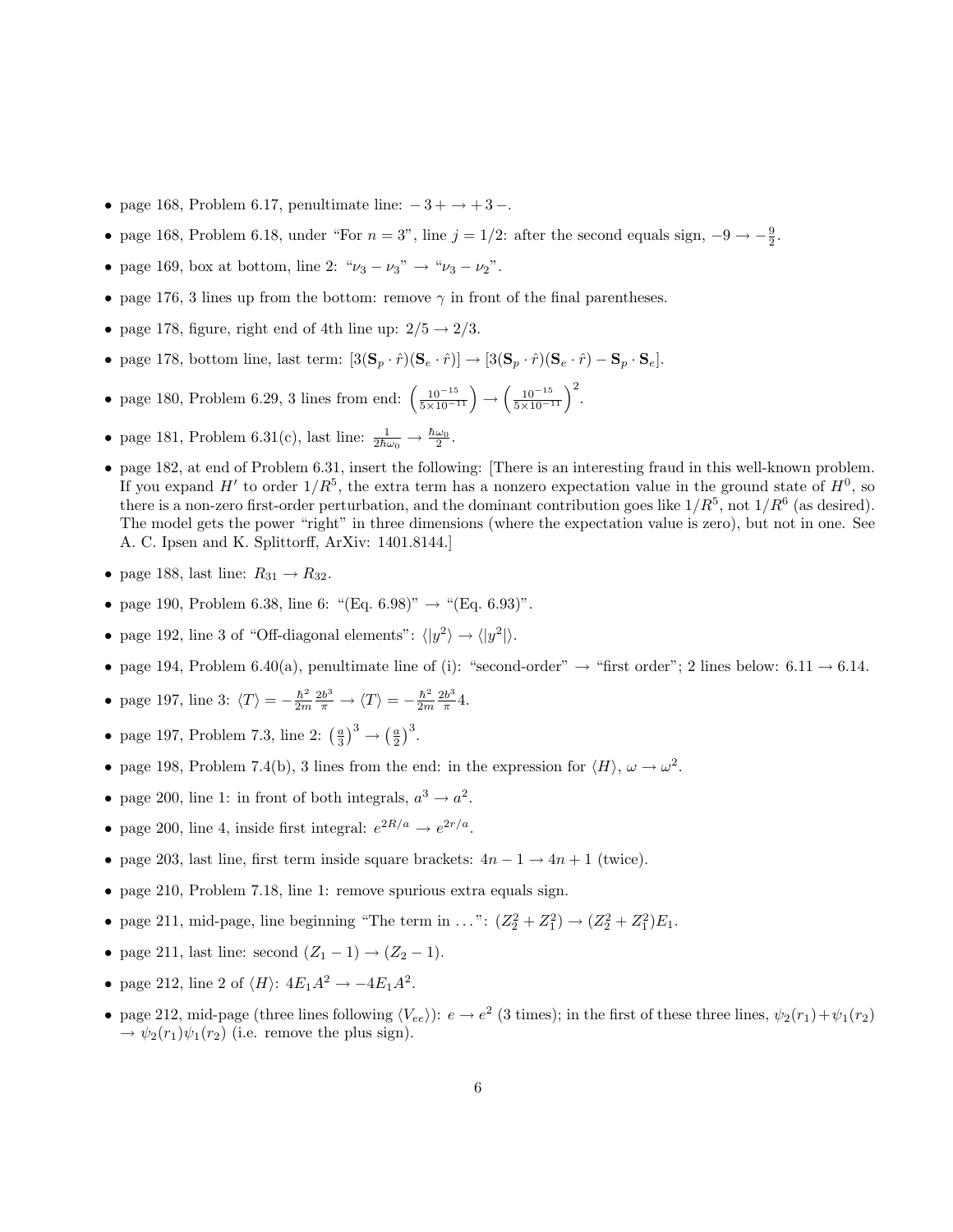- page 213, mid-page (line starting with  $\langle V_{ee} \rangle$ ):  $e \rightarrow e^2$ .
- page 216, line 3: cancel the second 2 in the numerator.
- page 217, line 6: between ] and } insert  $\left[\frac{y}{a}\theta(a-x)+\alpha\theta(x-a)\left(1-\frac{y}{a}\right)\right]$ .
- page 224, Problem 8.9, bottom part of second line:  $|p(x)| \rightarrow p(x)$ .
- page 225, line 2: "where $\alpha$ "  $\rightarrow$  "where  $\alpha$ ".
- page 225, 2 lines into "Overlap region 1", in the denominator of  $\psi_{\text{WKB}}: \alpha^{3/2} \to \alpha^{3/4}$ .
- page 225, first line of "Overlap region 2":  $|p(x')| \rightarrow p(x')$ .
- page 226-227, Problem 8.10. The statement of the problem has now been corrected (switching the signs in the exponents of the two terms in the first line of Eq. 8.52). Accordingly, the solution should be changed as follows:

$$
\psi_{\rm WKB}(x) = \begin{cases} \frac{1}{\sqrt{p(x)}} \left[ A e^{-\frac{i}{\hbar} \int_x^0 p(x') dx'} + B e^{\frac{i}{\hbar} \int_x^0 p(x') dx'} \right] & (x < 0) \\ \frac{1}{\sqrt{|p(x)|}} \left[ C e^{\frac{1}{\hbar} \int_0^x |p(x')| dx'} + D e^{-\frac{1}{\hbar} \int_0^x |p(x')| dx'} \right] & (x > 0) \\ \cdots & \cdots \end{cases}
$$

. . .

In overlap region 1, Eq. 8.43 becomes  $\psi_{\text{WKB}} \approx \frac{1}{12.2 \times 10^{-3}}$  $\hbar^{1/2} \alpha^{3/4} (-x)^{1/4}$  $\left[ Ae^{-i\frac{2}{3}(-\alpha x)^{3/2}} + Be^{i\frac{2}{3}(-\alpha x)^{3/2}} \right],$ . . .

 $A =$  $\sqrt{\hbar\alpha}$ π  $\int i\mathfrak{a} + \mathfrak{b}$ 2  $\Big\}\,e^{-i\pi/4};\quad B=$  $\sqrt{\hbar\alpha}$ π  $\int -ia + b$ 2  $\bigg\} e^{i\pi/4}$ . Putting in the expressions above for a and b:  $A = \left(\frac{C}{2}\right)$  $\left(\frac{C}{2}+iD\right)e^{-i\pi/4};\quad B=\left(\frac{C}{2}\right)$  $\left(\frac{C}{2}-iD\right)e^{i\pi/4}.$ . . .

$$
A = \left(\frac{C}{2} + iD\right)e^{-i\pi/4} = \left(\frac{i}{4}e^{-\gamma}e^{-i\pi/4}F + ie^{\gamma}e^{-i\pi/4}F\right)e^{-i\pi/4} = \left(\frac{e^{-\gamma}}{4} + e^{\gamma}\right)F.
$$

$$
T = \left|\frac{F}{A}\right|^2 = \frac{1}{(e^{\gamma} + \frac{e^{-\gamma}}{4})^2} = \boxed{\frac{e^{-2\gamma}}{[1 + (e^{-2\gamma}/4)]^2}}.
$$

. . .

- page 228, penultimate line, "Limits", top line:  $z \to z_1$ ; bottom line:  $z \to z_2$ .
- page 229, Problem 8.13, line 4:  $e^{-e} \rightarrow e^{-x}$ .
- page 230, Problem 8.14, 3 lines from end:  $\frac{e^2}{4\pi\epsilon_0} \rightarrow -\frac{e^2}{4\pi\epsilon_0}$  $\frac{e^2}{4\pi\epsilon_0}$ ; same at beginning of the next line.
- page 235, Problem 8.16(d), lines 1 and 3:  $2 \times 10^{-19} \rightarrow 2 \times 10^{-16}$ .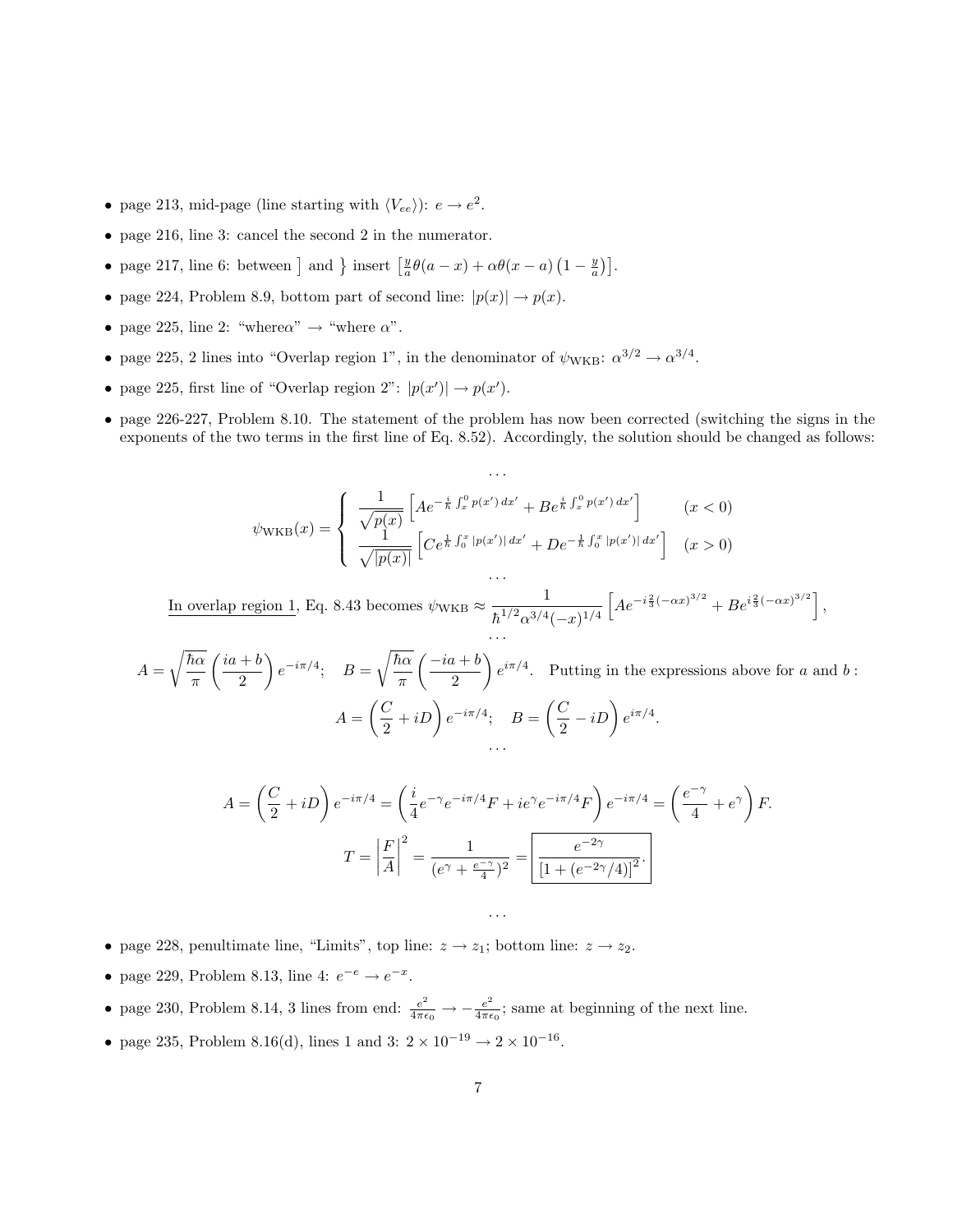- page 235, Problem 8.17, insert the following at the end: [Actually, to tunnel all the way through the classically forbidden region, the center of mass must not only rise from 0 to  $x_0$ , but also drop back to 0. This doubles  $\gamma$ , and makes the final exponent  $1 \times 10^{31}$ .
- page 236, Problem 9.1, line 3, last expression:  $e^{r/2a} \rightarrow e^{-r/2a}$ .
- page 236, Problem 9.1, last three lines: remove the minus signs in front of all 6 expressions.
- page 237, line 6:  $Ae^{i(\omega_0 + \omega)/2} + Be^{i(\omega_0 \omega)/2} \to Ae^{i(\omega_0 + \omega)t/2} + Be^{i(\omega_0 \omega)t/2}$ .
- page 237, end of Problem 9.2, add the following:

[In light of the Comment you might question the initial conditions. If the perturbation includes a factor  $\theta(t)$ , are we sure this doesn't alter  $c_a(0)$  and  $c_b(0)$ ? That is, are we sure  $c_a(t)$  and  $c_b(t)$  are continuous at a step function potential? The answer is "yes", for if we integrate Eq. 9.13 from  $-\epsilon$  to  $\epsilon,$ 

$$
c_a(\epsilon) - c_a(-\epsilon) = -\frac{i}{\hbar} H'_{ab} \int_0^{\epsilon} e^{-i\omega_0 t} c_b(t) dt.
$$

But  $|c_b(t)| \leq 1$ , so the integral goes to zero as  $\epsilon \to 0$ , and hence  $c_a(-\epsilon) = c_a(\epsilon)$ . The same goes for  $c_b$ , of course.]

- page 238, 5 lines up from end:  $c_b(t) = -\frac{i\alpha^*}{2\epsilon\hbar\omega} \to c_b(t) = -\frac{\alpha^*}{2\epsilon\hbar\omega}$  $\frac{\alpha^{\tau}}{2\epsilon\hbar\omega}.$
- page 240, Problem 9.4, 3 lines from end:  $H_{ba} \to H'_{ba}$ .
- page 241, Problem 9.6, penultimate line:  $\omega \rightarrow \omega_0$ .
- page 242, line 6 ("General solution"), second exponent:  $+\omega_r \rightarrow -\omega_r$ .
- page 243, Problem 9.8, line 6:  $e^{\hbar \omega / k_B t} \rightarrow e^{\hbar \omega / k_B T}$ .
- page 244, line 5:  $\left[\frac{2a}{a}\right]$ 3  $\bigg\}^5 \rightarrow \bigg(\frac{2a}{2}\bigg)$ 3  $\Big)^{5}$ .
- page 244, line 8:  $100\rangle \rightarrow |100\rangle$ .
- page 245, line 5: insert " $2i\hbar$ " right after "{".

• page 250, Problem 9.18, line 4: 
$$
\left(\frac{4V_0}{3\pi}\right) \rightarrow \left(\frac{4V_0}{3\pi}\right)^2
$$
.

- page 250, Problem 9.20(b), line 2, last term:  $\begin{pmatrix} B_0 a & B_{\rm rf} e^{i\omega t} b \\ B_1 e^{-i\omega t} & B_1 b \end{pmatrix}$  $B_{\rm rf}e^{-i\omega t}a = -B_0b$  $\bigg\} \rightarrow \bigg( \frac{B_0 a + B_{\rm rf} e^{i \omega t} b}{B_{\rm cl} - i \omega t} \bigg.$  $B_{\rm rf}e^{-i\omega t}a-B_0b$ .
- page 253, Problem 9.22:  $l' = l + 1$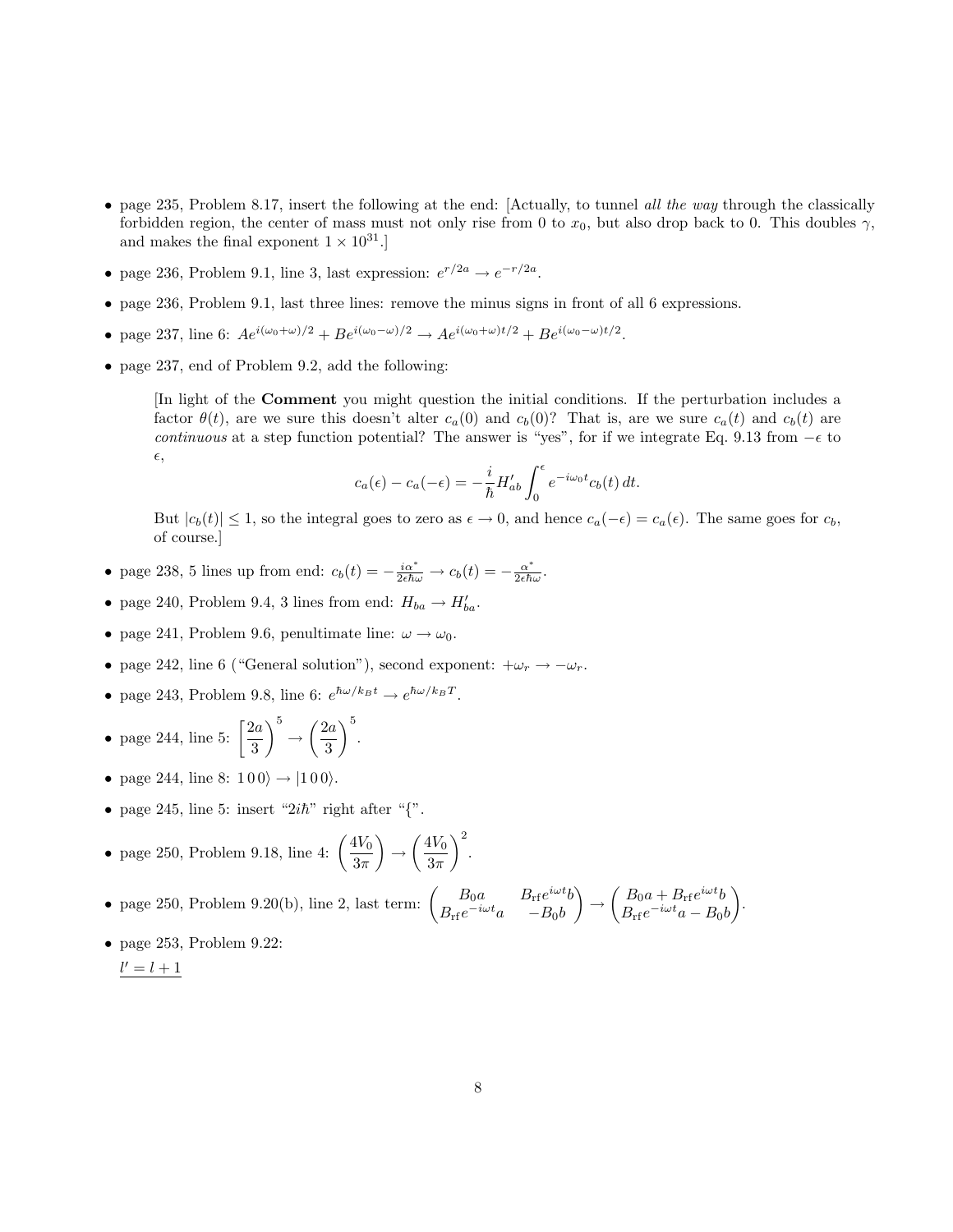From Eq. 9.69,  $\langle n'l'm'|z|nlm\rangle = 0$  unless  $m' = m$ , so the only nonzero z term is

$$
\langle n'l'm|z|nlm\rangle = \int R_{n'l'} (Y_{l'}^{m})^* r \cos\theta R_{nl} Y_l^m r^2 dr \sin\theta d\theta d\phi
$$
  
= 
$$
I \sqrt{\frac{(2l'+1)}{4\pi} \frac{(l'-|m|)!}{(l'+|m|)!}} \sqrt{\frac{(2l+1)}{4\pi} \frac{(l-|m|)!}{(l+|m|)!}} 2\pi \int_0^{\pi} P_{l'}^{m} P_l^m \cos\theta \sin\theta d\theta.
$$
 (1)

This is independent of the sign of m, so we might as well assume  $m \geq 0$ . The integral (changing variables to  $x \equiv \cos \theta$ ) is (using Eq. 9.99)

$$
\text{Int}_{\theta} = \int_{-1}^{1} x P_{l+1}^{m}(x) P_{l}^{m}(x) dx = \frac{1}{(2l+1)} \left[ (l+m) \int_{-1}^{1} P_{l+1}^{m} P_{l-1}^{m} dx + (l-m+1) \int_{-1}^{1} P_{l+1}^{m} P_{l+1}^{m} dx \right].
$$

Now, it follows from Eq. 4.33 that the associated Legendre functions satisfy the orthogonality relation

$$
\int_{-1}^{1} P_{l'}^{m}(x) P_{l}^{m}(x) dx = \frac{2}{(2l+1)} \frac{(l+|m|)!}{(l-|m|)!} \delta_{ll'},
$$
\n(2)

so

Int<sub>$$
\theta
$$</sub> =  $\frac{(l-m+1)}{(2l+1)} \frac{2}{(2l+3)} \frac{(l+1+m)!}{(l+1-m)!} = \frac{2}{(2l+1)(2l+3)} \frac{(l+1+m)!}{(l-m)!}.$ 

Putting this into Eq.(1):

$$
\langle n'(l+1)m|z|nlm\rangle = \frac{I}{2}\sqrt{(2l+3)\frac{(l+1-m)!}{(l+1+m)!}}\sqrt{(2l+1)\frac{(l-m)!}{(l+m)!}}\frac{2}{(2l+1)(2l+3)}\frac{(l+1+m)!}{(l-m)!}
$$
  
=  $I\sqrt{\frac{(l+1)^2 - m^2}{(2l+1)(2l+3)}}.$  (3)

From Eq. 9.72,  $\langle n'l'm'|x|nlm\rangle = 0$  unless  $m' = m \pm 1$ ; let's start with  $m + 1$ :

$$
\langle n'l'(m+1)|x|nlm\rangle = \int R_{n'l'}(Y_{l'}^{m+1})^* r \sin\theta \cos\phi R_{nl}Y_l^m r^2 dr \sin\theta d\theta d\phi
$$
  
=  $I \sqrt{\frac{(2l'+1)}{4\pi} \frac{(l'-m-1)!}{(l'+m+1)!}} \sqrt{\frac{(2l+1)}{4\pi} \frac{(l-m)!}{(l+m)!}} \int_0^{\pi} P_{l'}^{m+1} P_l^m \sin^2\theta d\theta \int_0^{2\pi} \cos\phi e^{-i(m+1)\phi} e^{im\phi} d\phi.$  (4)

$$
\text{Int}_{\phi} = \frac{1}{2} \int_0^{2\pi} (e^{i\phi} + e^{-i\phi}) e^{-i\phi} d\phi = \frac{1}{2} \int_0^{2\pi} (1 + e^{-2i\phi}) d\phi = \pi.
$$
 (5)

Changing variables ( $x \equiv \cos \theta$ ), and using Eqs. 9.100 and (2):

$$
\begin{array}{rcl}\n\text{Int}_{\theta} & = & \int_{-1}^{1} \sqrt{1 - x^2} \, P_{l+1}^{m+1}(x) P_l^m(x) \, dx = \frac{1}{(2l+1)} \left[ \int_{-1}^{1} P_{l+1}^{m+1} P_{l+1}^{m+1} \, dx - \int_{-1}^{1} P_{l+1}^{m+1} P_{l-1}^{m+1} \, dx \right] \\
& = & \frac{2}{(2l+1)(2l+3)} \frac{(l+m+2)!}{(l-m)!}.\n\end{array}
$$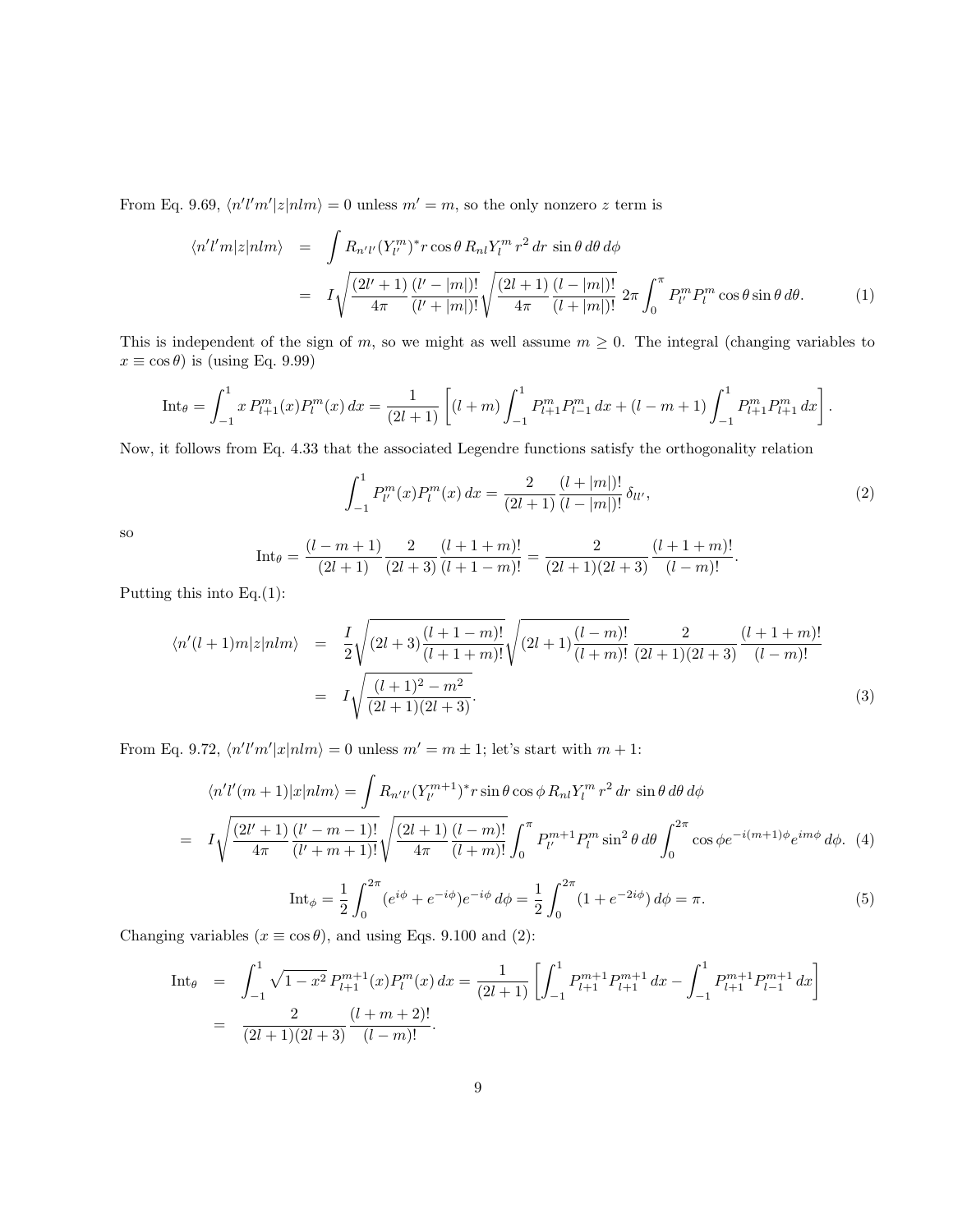Thus (4) becomes

$$
\langle n'(l+1)(m+1)|x|nlm\rangle = \frac{I}{2}\sqrt{(2l+3)\frac{(l-m)!}{(l+m+2)!}}\sqrt{(2l+1)\frac{(l-m)!}{(l+m)!}}\frac{1}{(2l+1)(2l+3)}\frac{(l+m+2)!}{(l-m)!}
$$

$$
= \frac{I}{2}\sqrt{\frac{(l+m+2)(l+m+1)}{(2l+1)(2l+3)}}.
$$
(6)

Now we do the same for  $m' = m - 1$ :

$$
\langle n'l'(m-1)|x|nlm\rangle = \int R_{n'l'} (Y_{l'}^{m-1})^* r \sin \theta \cos \phi R_{nl} Y_l^m r^2 dr \sin \theta d\theta d\phi
$$
  
=  $I \sqrt{\frac{(2l'+1)}{4\pi} \frac{(l'-m+1)!}{(l'+m-1)!}} \sqrt{\frac{(2l+1)}{4\pi} \frac{(l-m)!}{(l+m)!}} \int_0^{\pi} P_{l'}^{m-1} P_l^m \sin^2 \theta d\theta \int_0^{2\pi} \cos \phi e^{-i(m-1)\phi} e^{im\phi} d\phi. (7)$ 

$$
\text{Int}_{\phi} = \frac{1}{2} \int_0^{2\pi} (e^{i\phi} + e^{-i\phi}) e^{i\phi} d\phi = \frac{1}{2} \int_0^{2\pi} (e^{2i\phi} + 1) d\phi = \pi.
$$
 (8)

Changing variables ( $x \equiv \cos \theta$ ), and using Eqs. 9.100 and (2):

$$
\begin{array}{rcl}\n\text{Int}_{\theta} & = & \int_{-1}^{1} \sqrt{1 - x^2} \, P_{l+1}^{m-1}(x) P_l^m(x) \, dx = \frac{1}{(2l+3)} \left[ \int_{-1}^{1} P_{l+2}^m P_l^m \, dx - \int_{-1}^{1} P_l^m P_l^m \, dx \right] \\
& = & -\frac{2}{(2l+1)(2l+3)} \frac{(l+m)!}{(l-m)!},\n\end{array}
$$

and (7) becomes

$$
\langle n'(l+1)(m-1)|x|nlm\rangle = -\frac{I}{4}\sqrt{(2l+3)\frac{(l-m+2)!}{(l+m)!}}\sqrt{(2l+1)\frac{(l-m)!}{(l+m)!}}\frac{2}{(2l+1)(2l+3)}\frac{(l+m)!}{(l-m)!}
$$
  

$$
= -\frac{I}{2}\sqrt{\frac{(l-m+2)(l-m+1)}{(2l+1)(2l+3)}}.
$$
 (9)

Meanwhile, Eq. 9.70 says  $|\langle n'l'm'|y|nlm\rangle|^2 = |\langle n'l'm'|y|nlm\rangle|^2$ , so

$$
\begin{split}\n&|\langle n'(l+1)(m+1)|\mathbf{r}|nlm\rangle|^2 + |\langle n'(l+1)m|\mathbf{r}|nlm\rangle|^2 + |\langle n'(l+1)(m-1)|\mathbf{r}|nlm\rangle|^2 \\
&= 2\left[\frac{I}{2}\sqrt{\frac{(l+m+2)(l+m+1)}{(2l+1)(2l+3)}}\right]^2 + \left[I\sqrt{\frac{(l+1)^2 - m^2}{(2l+1)(2l+3)}}\right]^2 + 2\left[-\frac{I}{2}\sqrt{\frac{(l-m+2)(l-m+1)}{(2l+1)(2l+3)}}\right]^2 \\
&= \frac{I^2}{2}\left\{\frac{(l+m+2)(l+m+1) + 2[(l+1)^2 - m^2] + (l-m+2)(l-m+1)}{(2l+1)(2l+3)}\right\} \\
&= I^2\frac{(2l^2+5l+3)}{(2l+1)(2l+3)} = I^2\frac{(l+1)}{(2l+1)}.\n\end{split} \tag{10}
$$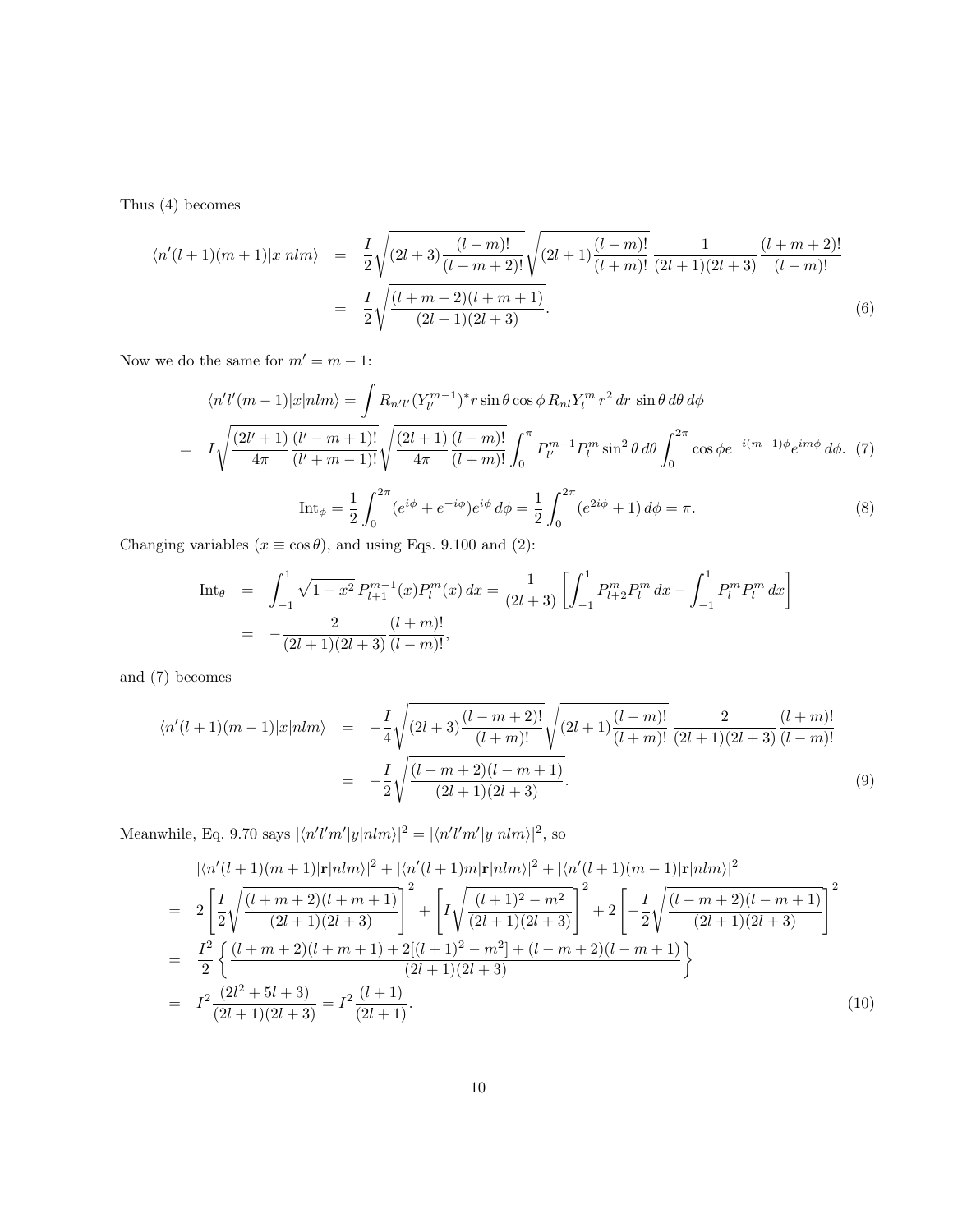Therefore,  $|\mathbf{p}|^2$  (summed over the three allowed transitions) is  $e^2I^2(l+1)/(2l+1)$ , and the spontaneous emission rate (Eq. 9.56) is

$$
A_{l \to l+1} = \frac{e^2 \omega^3 I^2}{3\pi \epsilon_0 \hbar c^3} \frac{(l+1)}{(2l+1)}.
$$
\n(11)

 $l' = l - 1$ 

Return to Eq. (1). This time the integral is

$$
\begin{array}{rcl}\n\text{Int}_{\theta} & = & \int_{-1}^{1} x P_{l-1}^{m}(x) P_{l}^{m}(x) \, dx = \frac{1}{(2l+1)} \left[ (l+m) \int_{-1}^{1} P_{l-1}^{m} P_{l-1}^{m} \, dx + (l-m+1) \int_{-1}^{1} P_{l-1}^{m} P_{l+1}^{m} \, dx \right] \\
& = & \frac{(l+m)}{(2l+1)} \frac{2}{(2l-1)} \frac{(l-1+m)!}{(l-1-m)!} = \frac{2}{(2l-1)(2l+1)} \frac{(l+m)!}{(l-m-1)!}.\n\end{array}
$$

Therefore

$$
\langle n'(l-1)m|z|nlm\rangle = \frac{I}{2}\sqrt{(2l-1)\frac{(l-1-m)!}{(l-1+m)!}}\sqrt{(2l+1)\frac{(l-m)!}{(l+m)!}}\frac{2}{(2l-1)(2l+1)}\frac{(l+m)!}{(l-m-1)!}
$$
  
=  $I\sqrt{\frac{l^2-m^2}{(2l-1)(2l+1)}}.$  (12)

From  $\langle n'l'm'|x|nlm\rangle$  with  $m'=m+1$ , Eqs. (4) and (5) are unchanged; this time

$$
\begin{array}{rcl}\n\text{Int}_{\theta} & = & \int_{-1}^{1} \sqrt{1 - x^2} \, P_{l-1}^{m+1}(x) P_l^m(x) \, dx = \frac{1}{(2l+1)} \left[ \int_{-1}^{1} P_{l-1}^{m+1} P_{l+1}^{m+1} \, dx - \int_{-1}^{1} P_{l-1}^{m+1} P_{l-1}^{m+1} \, dx \right] \\
& = & -\frac{2}{(2l-1)(2l+1)} \frac{(l+m)!}{(l-m-2)!},\n\end{array}
$$

and (4) becomes

$$
\langle n'(l-1)(m+1)|x|nlm\rangle = -\frac{I}{2}\sqrt{(2l-1)\frac{(l-m-2)!}{(l+m)!}}\sqrt{(2l+1)\frac{(l-m)!}{(l+m)!}}\frac{1}{(2l-1)(2l+1)}\frac{(l+m)!}{(l-m-2)!}
$$

$$
= -\frac{I}{2}\sqrt{\frac{(l-m)(l-m-1)}{(2l-1)(2l+1)}}.
$$
(13)

Now we do the same for  $m' = m - 1$ . Eqs. (7) and (8) are unchanged, the  $\theta$  integral is

$$
\begin{array}{rcl}\n\text{Int}_{\theta} & = & \int_{-1}^{1} \sqrt{1 - x^2} \, P_{l-1}^{m-1}(x) P_l^m(x) \, dx = \frac{1}{(2l-1)} \left[ \int_{-1}^{1} P_l^m P_l^m \, dx - \int_{-1}^{1} P_{l-2}^m P_l^m \, dx \right] \\
& = & \frac{2}{(2l-1)(2l+1)} \frac{(l+m)!}{(l-m)!},\n\end{array}
$$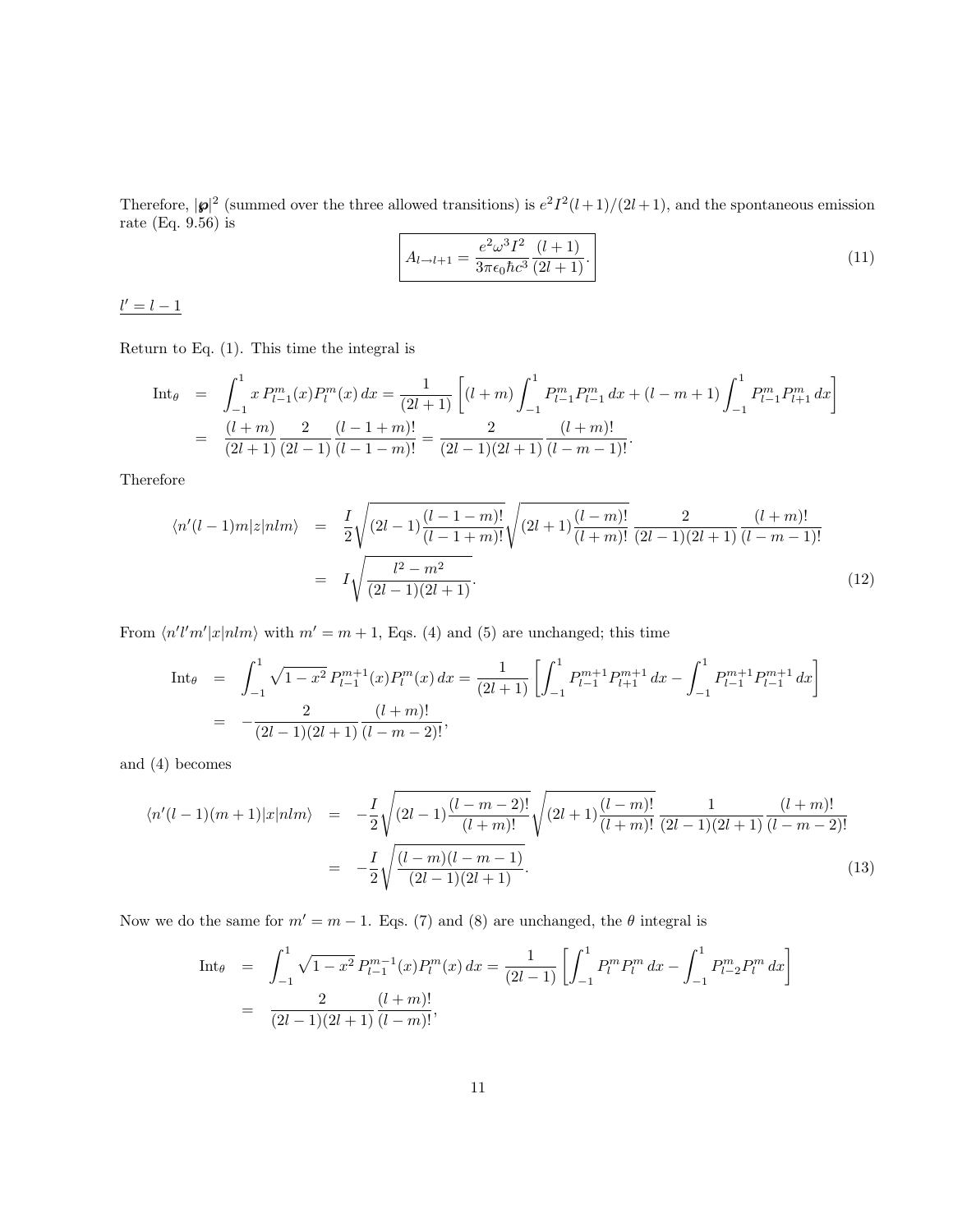and (7) becomes

$$
\langle n'(l-1)(m-1)|x|nlm\rangle = \frac{I}{2}\sqrt{(2l-1)\frac{(l-m)!}{(l+m-2)!}}\sqrt{(2l+1)\frac{(l-m)!}{(l+m)!}}\frac{1}{(2l-1)(2l+1)}\frac{(l+m)!}{(l-m)!}
$$

$$
= \frac{I}{2}\sqrt{\frac{(l+m)(l+m-1)}{(2l-1)(2l+1)}}.
$$
(14)

Thus

$$
\begin{split}\n&|\langle n'(l-1)(m+1)|\mathbf{r}|nlm\rangle|^2 + |\langle n'(l-1)m|\mathbf{r}|nlm\rangle|^2 + |\langle n'(l-1)(m-1)|\mathbf{r}|nlm\rangle|^2 \\
&= 2\left[-\frac{I}{2}\sqrt{\frac{(l-m)(l-m-1)}{(2l-1)(2l+1)}}\right]^2 + \left[I\sqrt{\frac{l^2-m^2}{(2l-1)(2l+1)}}\right]^2 + 2\left[\frac{I}{2}\sqrt{\frac{(l+m)(l+m-1)}{(2l-1)(2l+1)}}\right]^2 \\
&= \frac{I^2}{2}\left\{\frac{(l-m)(l-m-1)+2(l^2-m^2)+(l+m)(l+m-1)}{(2l-1)(2l+1)}\right\} \\
&= I^2\frac{(2l^2-l)}{(2l-1)(2l+1)} = I^2\frac{l}{(2l+1)},\n\end{split} \tag{15}
$$

and the emission rate is

$$
A_{l \to l-1} = \frac{e^2 \omega^3 I^2}{3\pi \epsilon_0 \hbar c^3} \frac{l}{(2l+1)}.
$$
 (16)

(Of course,  $I$  is different for the two cases  $l \rightarrow l \pm 1.)$ 

- page 254, 4th line from bottom:  $\frac{imb}{\hbar w} \to \frac{imv}{\hbar w}$ .
- page 255, Problem 10.1(b), line 3, upper limit of second integral:  $\pi \to a$ ; end of that line:  $c'_n \to c_{n'}$ .
- page 255, penultimate line,  $\sin\left(\frac{n\pi}{a}\right) \to \sin\left(\frac{n\pi}{a}x\right)$ .
- page 256, in the first box: " $T_e a/v$ "  $\rightarrow$  " $T_e = a/v$ ".
- page 256, Problem 10.1(c), penultimate line:  $\frac{mva^2}{2\hbar a} = \frac{mva}{2\hbar} \rightarrow \frac{m\upsilon(2a)^2}{2\hbar(2a)} = \frac{mva}{\hbar}$ .
- page 257, line 2, lower row: first  $\cos \rightarrow \sin$ .
- page 257, line 8:  $\frac{\omega_1(\omega_1-\omega)}{\lambda} \to \frac{i\omega_1(\omega_1-\omega)}{\lambda}$ .
- page 259, Problem 10.4, final box:  $\hbar^2 \rightarrow \hbar^3$ .
- page 265, Problem 10.9(b), line 4: remove  $\hbar$  after  $(n + \frac{1}{2})$ .
- page 265, 4 lines from end:  $\frac{d\Psi_n}{dz} \to \frac{d\psi_n}{dz}$ .
- page 266, Problem 10.9(e), line 4: remove  $\hbar$  after  $(n + \frac{1}{2})$ .
- page 267, Problem 10.10(b), part (1), line 3: ", and (Eq. 10.39)"  $\rightarrow$  "; Eqs. 10.39 and 10.93 yield"; line 4, insert after  $\hbar \omega t$ :  $-\frac{m\omega^2}{2\hbar} \int_0^t [f(t')]^2 dt'$ .